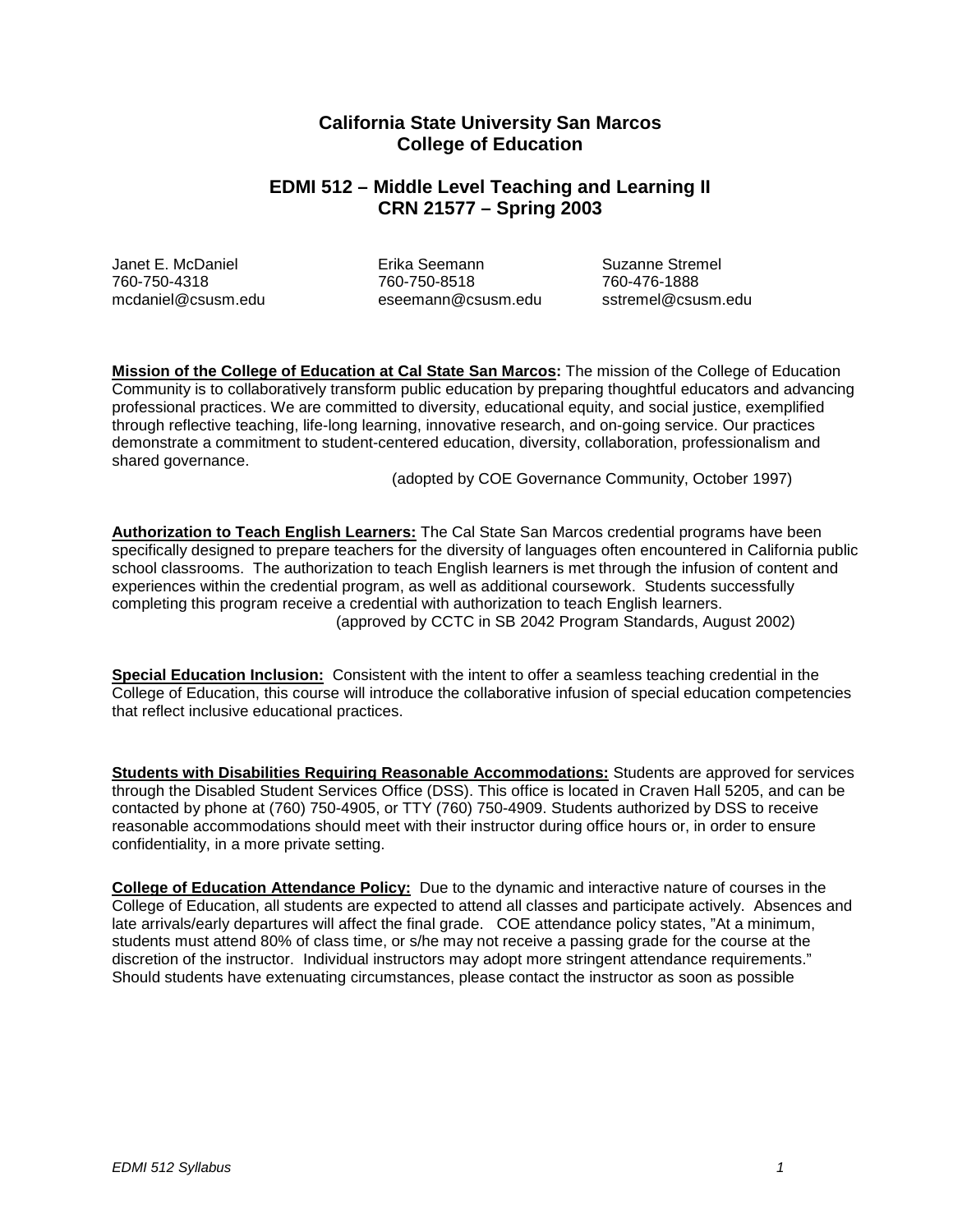**Grading & Expectations** Teacher education is a professional preparation program. It is expected that students will come to class prepared to discuss the readings, submit required assignments, and participate in class activities. Students are expected to adhere to academic honesty and integrity, standards of dependability, confidentiality and writing achievement. Because it is important for teachers to be able to effectively communicate their ideas to students, parents, colleagues, and administrators, writing that is original, clear and error-free is a priority for the College of Education. It is expected that work will be turned in on time. Please discuss individual issues with the instructor. Furthermore,

- You must maintain a B average (3.0 GPA), with all grades at a C+ or better, in your teacher education courses to receive a teaching credential from the State of California.
- If you miss two class sessions or are late (or leave early) for more than three sessions, you cannot receive a grade of A. If you miss three class sessions, you cannot receive a grade of B.
- Late assignments will be penalized by a 10% deduction in points for each weekday late. After one week, late assignments will be given a zero.

| А  | 93-100 points | в- | 80-82 points |
|----|---------------|----|--------------|
| А- | 90-92 points  | C+ | 78-79 points |
| B+ | 88-89 points  | C  | 73-77 points |
| в  | 83-87 points  | C- | 70-72 points |

**Use of Technology:** Students are expected to demonstrate competency in the use of various forms of technology (i.e. word processing, electronic mail, use of the Internet, and/or multimedia presentations). Specific requirements for course assignments with regard to technology are at the discretion of the instructor. Keep a digital copy of all assignments for use in your teaching portfolio. Details will be given in class.

## **Course Objectives**

- Students will demonstrate writing effective lesson and unit planning that incorporates SDAIE methodologies to accommodate diverse language and learning differences and that are linked to curriculum standards/frameworks and sequences of instruction.
- Students will interpret major learning theories through various applications in course assignments.
- Students will create assessment plans that are ability, age, language, and task appropriate.
- Students will develop strategies for becoming informed about learners including family, community, and learning styles.
- Students will demonstrate knowledge and application of principles of universal design and differentiated instruction.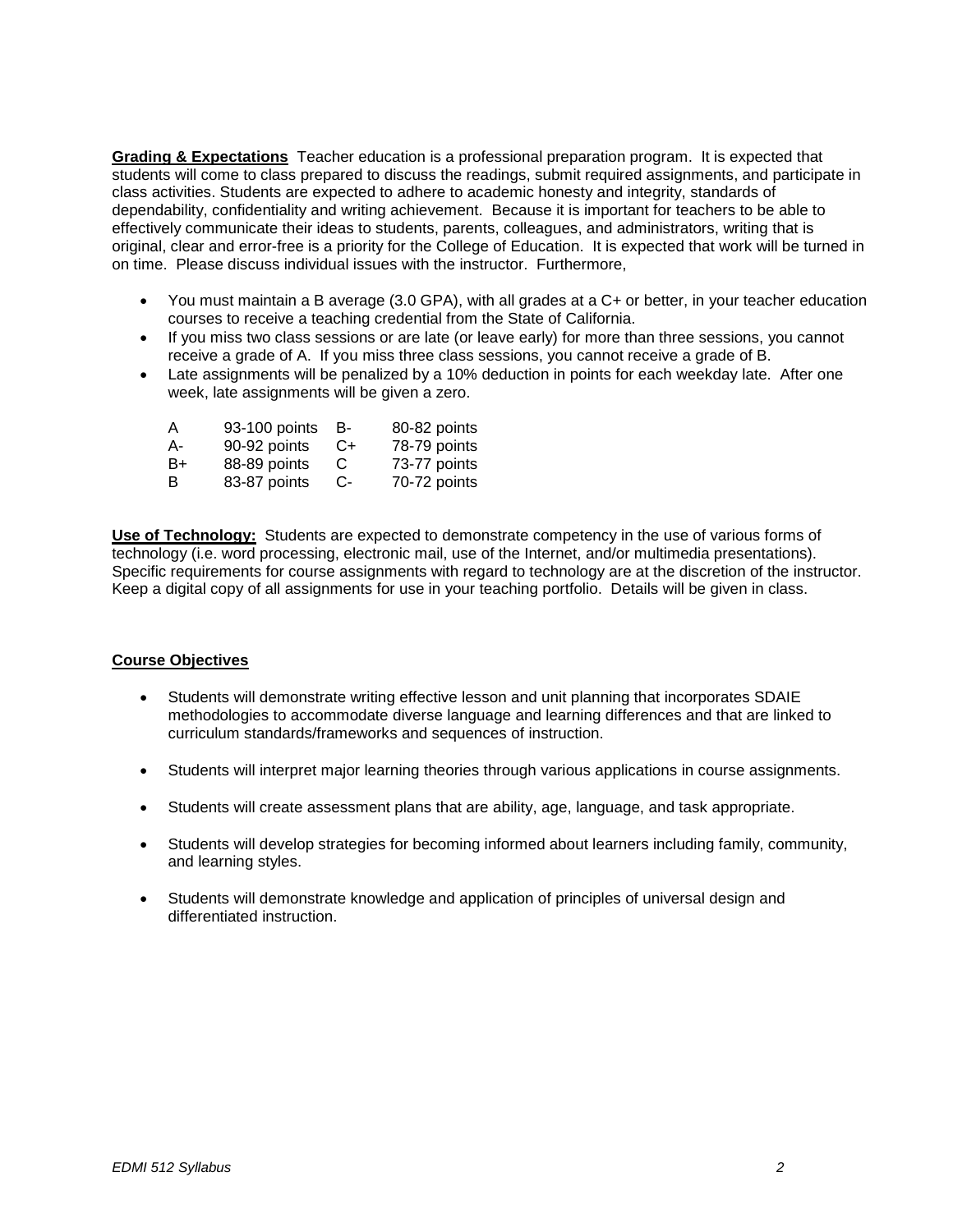### **Required Texts**

California State Department of Education. (2001). *Taking Center Stage.* Sacramento, CA: Author.

Choate. J. S. *Successful Inclusive Teaching (3rd ed.).* Boston: Allyn & Bacon.

Villa, R. & Thousand, J. (Eds.) (1995). *Creating an Inclusive School.* Alexandria, VA: ASCD.

#### **Teacher Performance Expectation (TPE) Competencies**

This course is designed to help teachers seeking the Multiple Subjects Credential with Middle Level Certificateto develop the skills, knowledge, and attitudes necessary to assist schools and districts in implementing effective programs for all students. The successful candidate will be able to merge theory and practice in order to realize a comprehensive and extensive educational program for all students. The following TPEs are addressed in this course:

### *Primary Emphasis:*

- TPE 2: Monitoring Student Learning During Instruction
- TPE 3: Interpretations and Use of Assessments
- TPE 5: Student Engagement
- TPE 6b: Developmentally Appropriate Practices in Grades 4-8
- TPE 6d: Developmentally Appropriate Practices for Special Education
- TPE 6e: Middle Level Philosophy and School Organization
- TPE 8: Learning About Students
- TPE 9: Instructional Planning
- TPE 10: Instructional Time
- TPE 11: Social Environment
- TPE 12: Professional, Legal, and Ethical Obligation
- TPE 13: Professional Growth

#### *Secondary Emphasis:*

- TPE 4: Making Content Accessible
- TPE 7: Teaching English Learners
- TPE 14: Educational Technology
- TPE 15: Social Justice and Equity

The Teacher Performance Expectations identified here are addressed in EDMI 512 through class discussions, activities, oral/visual presentations, and written assignments.